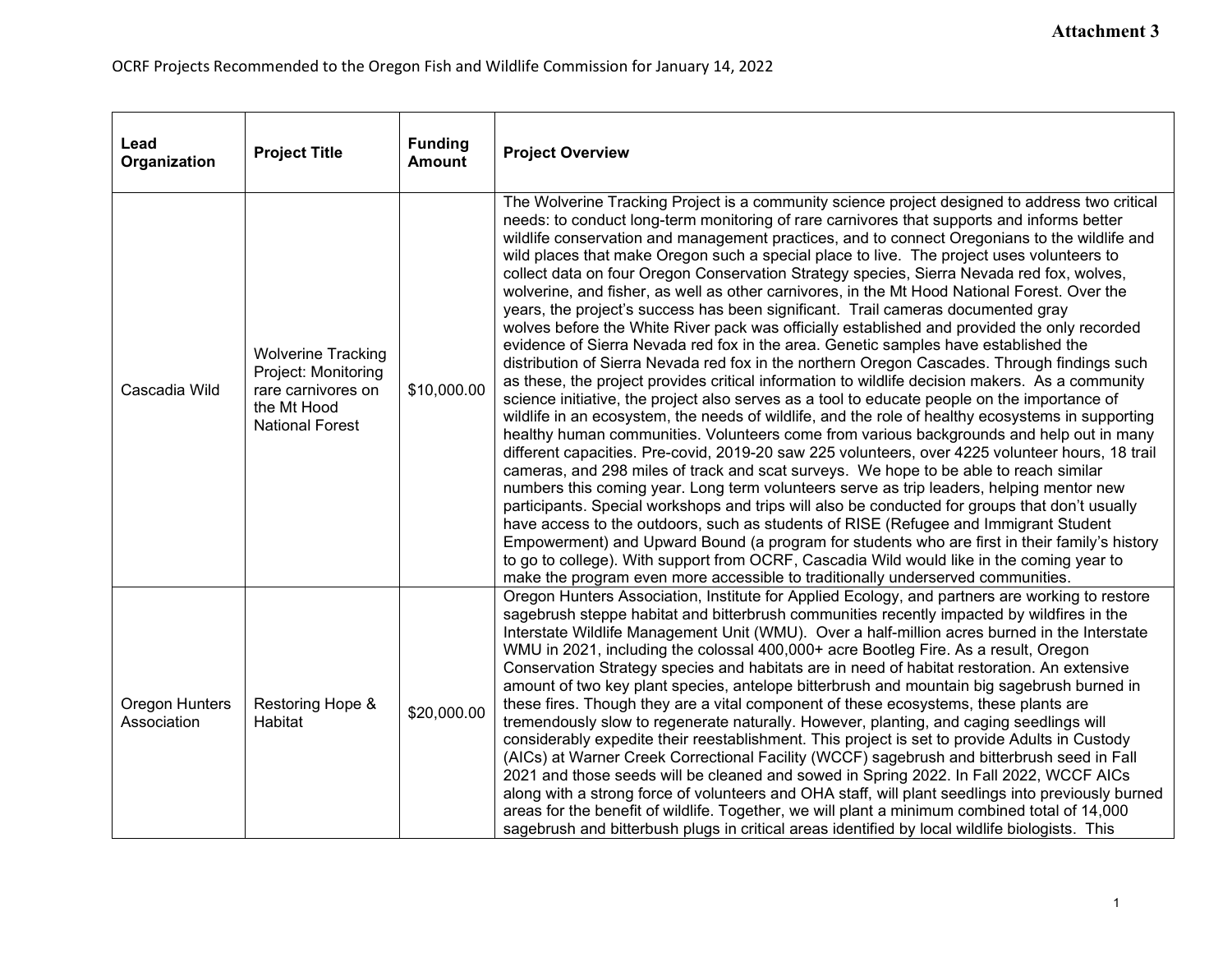|                                         |                                                                                                                      |             | project will benefit the WCCF Sagebrush in Prison's Project to ensure its longevity and increase<br>its capacity to assist in habitat restoration projects in Oregon. This unique program improves<br>habitat for wildlife and offers horticulture training, ecological education, and nature connection to<br>highly disadvantaged incarcerated AICs at WCCF. Training programs are some of the best<br>ways to reduce recidivism and increase chances of employment upon release. This project<br>offers AICs ongoing scientific curriculum, education lectures, workshops, and vocational<br>training, while propagating thousands of native plants used to restore habitat.<br>Conducting native turtle species surveys with Wisdom of the Elders Workforce crew to establish                                                                                                                                                                                                                                                                                                                                                                                                                                                                                                                                                                                                                                                                                                                                                                                                                                                                                                                                                                                   |
|-----------------------------------------|----------------------------------------------------------------------------------------------------------------------|-------------|---------------------------------------------------------------------------------------------------------------------------------------------------------------------------------------------------------------------------------------------------------------------------------------------------------------------------------------------------------------------------------------------------------------------------------------------------------------------------------------------------------------------------------------------------------------------------------------------------------------------------------------------------------------------------------------------------------------------------------------------------------------------------------------------------------------------------------------------------------------------------------------------------------------------------------------------------------------------------------------------------------------------------------------------------------------------------------------------------------------------------------------------------------------------------------------------------------------------------------------------------------------------------------------------------------------------------------------------------------------------------------------------------------------------------------------------------------------------------------------------------------------------------------------------------------------------------------------------------------------------------------------------------------------------------------------------------------------------------------------------------------------------|
| Sandy River<br>Watershed<br>Council     | Sandy River Delta<br>Rare Turtle<br>Surveys &<br>Conservation                                                        | \$6,000.00  | baseline population figures for existing western painted turtles and western pond turtles.<br>Creating turtle basking habitat for western painted turtles and (in the future) western pond<br>turtles. Monitoring and maintaining enhanced turtle habitat sites and monitoring of turtle<br>populations.                                                                                                                                                                                                                                                                                                                                                                                                                                                                                                                                                                                                                                                                                                                                                                                                                                                                                                                                                                                                                                                                                                                                                                                                                                                                                                                                                                                                                                                            |
| Oregon State<br>University-<br>Cascades | Adventurers for<br>audible bats! A<br>community-<br>supported scientific<br>survey of Oregon's<br>rarest desert bats | \$18,542.00 | Two of Oregon's rarest and most striking bats, the spotted bat and pallid bat, produce<br>echolocation calls audible to the unaided human ear. These are desert-dwelling bats that can be<br>heard during summer evenings as they fly from their cliff-face homes in pursuit of a dinner menu<br>that consists of large moths, crickets, and even an occasional scorpion. Adventurers for the<br>audible bats is a community-supported scientific survey of these unique Oregonian wildlife that<br>informs our understanding of where and when these species occur and how we can help them<br>persist in an era of rapid environmental change. Our adventurers are a dedicated cadre of<br>Oregonian humans from all kinds of communities that stroll through urban parks, hike along<br>mountain meadows, and scramble up desert canyons in search of the sounds of spotted bats<br>and pallid bats. At sunset we settle in for some focused listening time - nature sounds<br>sometimes include owls and nighthawks, a coyote in the distance, and of course the bats<br>themselves. We record our findings with our phone app and head home, grateful for the<br>opportunity to pitch in and contribute to Oregon wildlife conservation and to have had another<br>outdoor adventure. We coordinate ourselves and tap into the North American Bat Monitoring<br>Program's scientific survey architecture for maximum impact. Along the way we train and<br>practice our listening skills and learn about all 15 of the bat species that live in Oregon. Most of<br>these bats, including our targeted species, are high priority species of concern to the Oregon<br>Conservation Strategy and are in great need of more help. Come join us in our adventures! |
| Salem Audubon<br>Society                | <b>Motus Receiving</b><br>Site at Ankeny<br><b>National Wildlife</b><br>Refuge                                       | \$10,000.00 | Willamette Valley has been identified by Motus Initiative partners as an critical location for<br>inclusion into the Motus Network. We propose to install a Motus receiving station at Ankeny<br>National Wildlife Refuge to track tagged birds, bats, and insects that come within 10 miles of the<br>Motus Tower. Tagged individuals that use the refuge or fly by the tower send a signal to the<br>receiver station, that data is automatically uploaded to the Motus database, and is shared with<br>site and network partners. Joan Hager of U.S. Geological Survey, Corvallis, wrote this, "Great<br>that you are applying for this grant to install a station at Ankeny! In the interest of taking a<br>strategic approach to developing the western Motus network as a whole, the Pacific Northwest<br>Motus Coordination group is in the process of identifying 5 top priority sites for Motus stations by<br>ecoregion in Oregon and Washington. I am taking the lead on identifying 5 sites for the                                                                                                                                                                                                                                                                                                                                                                                                                                                                                                                                                                                                                                                                                                                                                     |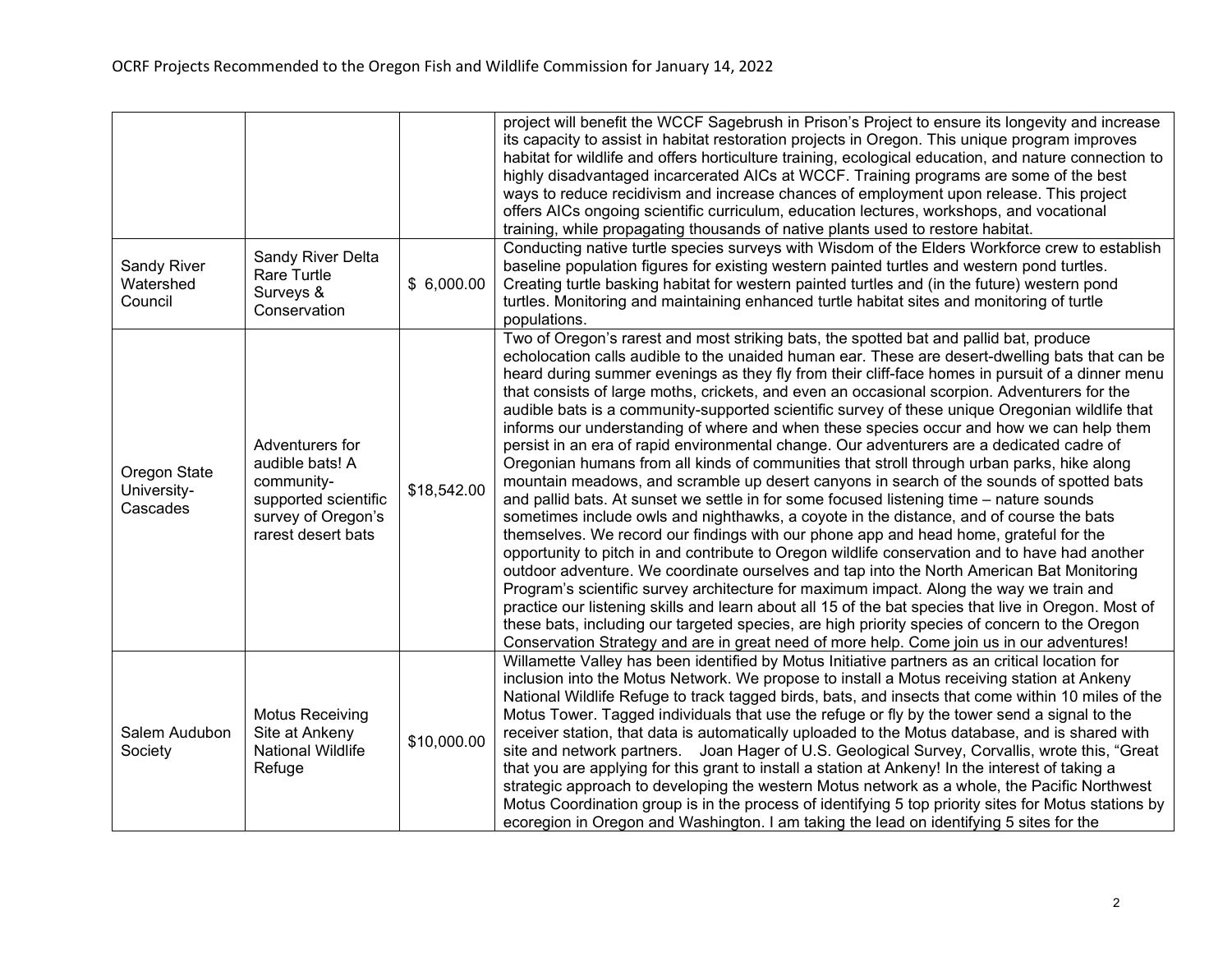|                                           |                                                                                           |             | Willamette Valley. My list so far consists of Ankeny NWR, Finley NWR, and Fern Ridge (Army<br>Corp HQ)." Vanessa Loverti, with the USFWS Migratory Bird and Habitat Programs who<br>oversees one Motus station in Oregon, also supports a station at Ankeny NWR. "A Motus<br>station at Ankeny would link coastal Motus sites and fill an important gap in Oregon along the<br>Pacific Flyway, in addition to answering local questions on how species like geese and<br>shorebirds use this site. So far the only Motus receiving stations in Oregon are at Bandon<br>(1, USFWS) and Jackson County (2, Klamath Bird Observatory). The Willamette Valley is a<br>major migration route for birds from hummingbird to Sandhill Cranes. Some dozens of species<br>pass through., Many dozens breed here and leave in spring. Most compelling, perhaps, are the<br>many thousands of Cackling Geese who arrive here from Alaska for the cold months plus many<br>other waterfowl, shorebirds, and montane species that come down to the lowlands to escape<br>deep snow and cold.                                                                                                                                                                                                                                                                                                                                                                                                                                                                                                                                                                                                                                                                                                                                                                                                                                                                                                                                                                                                                                                         |
|-------------------------------------------|-------------------------------------------------------------------------------------------|-------------|-----------------------------------------------------------------------------------------------------------------------------------------------------------------------------------------------------------------------------------------------------------------------------------------------------------------------------------------------------------------------------------------------------------------------------------------------------------------------------------------------------------------------------------------------------------------------------------------------------------------------------------------------------------------------------------------------------------------------------------------------------------------------------------------------------------------------------------------------------------------------------------------------------------------------------------------------------------------------------------------------------------------------------------------------------------------------------------------------------------------------------------------------------------------------------------------------------------------------------------------------------------------------------------------------------------------------------------------------------------------------------------------------------------------------------------------------------------------------------------------------------------------------------------------------------------------------------------------------------------------------------------------------------------------------------------------------------------------------------------------------------------------------------------------------------------------------------------------------------------------------------------------------------------------------------------------------------------------------------------------------------------------------------------------------------------------------------------------------------------------------------------------|
| Oswego Lake<br>Watershed<br>Council       | <b>Westlake Oak</b><br>Woodland<br><b>Restoration Project</b>                             | \$20,000.00 | The Westlake Oak Woodland Restoration and Interpretation Project restores 21.4 acres of<br>suburban Oregon White Oak woodland and creates a plan to ensure the continued stewardship<br>of the area through community education and citizen science monitoring. Westlake Home<br>Owners Association (HOA) contains 200+ homes surrounded by twenty acres of Oregon white<br>oak woodland habitat. These twenty acres are divided into three 'tracts' A (17 acres), B (2.7<br>acres), and C (1.7 acres). The Oswego Lake Watershed Council has partnered with the<br>Westlake HOA, City of Lake Oswego, Clackamas Soil and Water Conservation District and<br>Wisdom of the Elders to fund an the restoration of Tract A by removing invasive plants<br>(predominantly ivy and blackberry) and invasive trees (mainly hawthorne) from the 17 acres.<br>We have also designed and implemented an oak release project by removing trees (mainly ash,<br>big leaf maple, cherry, and Douglas fir) that compete with oak development. The native sub<br>canopy has been replanted to develop a healthy understory of cascara, vine maple, Indian<br>plum, hazelnut, and other appropriate natives. Oak-associated species have been observed<br>including sweet trilliums, camas, white breasted nuthatches, and western gray squirrels, all<br>noteworthy oak obligate species. OLWC is requesting funding to complete this restoration work<br>on Tracts B and C using the approach used on Tract A. We will also develop an education<br>program through signage, web based information and school curriculum that helps community<br>members understand the importance of oak woodland habitat with emphasis of future<br>stewardship of the oaks. The educational materials will include an emphasis on how this land<br>and the associated oaks were used by the original inhabitants. Indigenous residents actively<br>maintained these areas to promote healthy Oregon White Oak populations. Monitoring protocols<br>will also be implemented by volunteer citizen science volunteers to support continued<br>conservation efforts. |
| Oregon<br>Department Fish<br>and Wildlife | Northwestern Pond<br>Turtle (NWPT) Life<br><b>History and Habitat</b><br>Study in Mosier, | \$20,000.00 | Northwestern ponds turtle (Actinemys marmorata; NWPT) populations are in decline across<br>their geographic range, however little information is known about the habitat requirements and<br>basic life history needs for the species; therefore, our aim is to provide a baseline for which to<br>build conservation strategies. This project expands upon an ongoing, multi-year northwestern                                                                                                                                                                                                                                                                                                                                                                                                                                                                                                                                                                                                                                                                                                                                                                                                                                                                                                                                                                                                                                                                                                                                                                                                                                                                                                                                                                                                                                                                                                                                                                                                                                                                                                                                         |
|                                           | <b>OR</b>                                                                                 |             | pond turtle monitoring project in Mosier, OR to fill an existing data gap on areas of utilization                                                                                                                                                                                                                                                                                                                                                                                                                                                                                                                                                                                                                                                                                                                                                                                                                                                                                                                                                                                                                                                                                                                                                                                                                                                                                                                                                                                                                                                                                                                                                                                                                                                                                                                                                                                                                                                                                                                                                                                                                                       |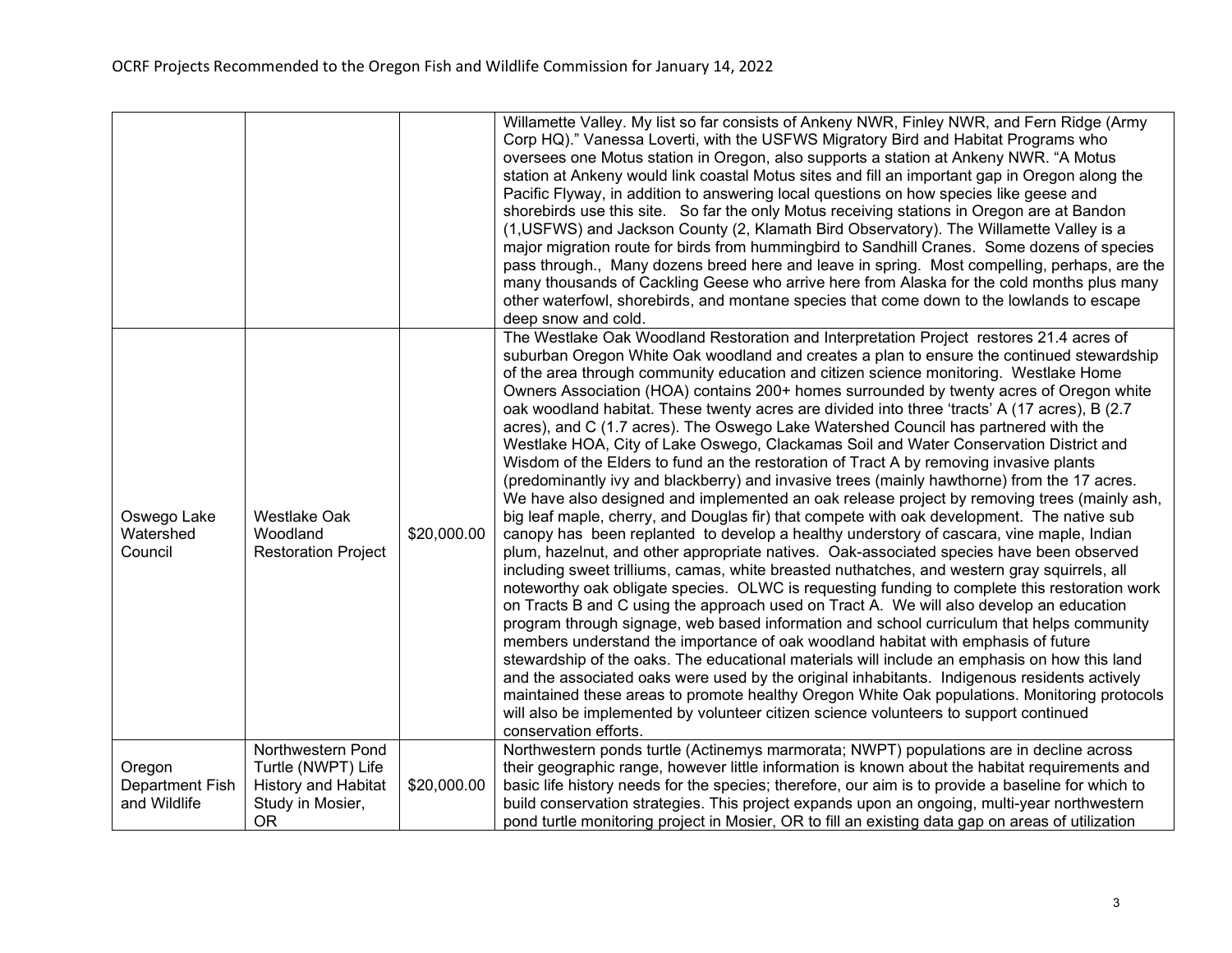|                                                         |                                                                                                                                                 |             | across the terrestrial habitat and engage members of the community to help collect this data.<br>This population is of particular interest since it is one of the farthest east in the Columbia Gorge<br>and appears to be healthy both in terms of disease and number of individuals. Through our<br>previous work marking turtles in their aquatic habitat in this area, we have been able to estimate<br>population sizes and collect demographic data on NWPT within a network of ponds, primarily on<br>private land. From past monitoring efforts, we know that NWPT are moving between the<br>network of ponds we are surveying; however, we lack data on terrestrial habitats used for<br>overwintering and nesting. This research will enable us to identify and conserve movement<br>corridors between aquatic and terrestrial habitat and to gather basic life history information on<br>the timing of nesting, overwintering, and movement between ponds. This information will help to<br>inform and prioritize habitat enhancements on private land both locally and statewide.<br>Additionally, because the pond sites exist primarily on private land, the current project has been<br>particularly effective in engaging the Mosier community. We would like to continue this<br>engagement by inviting students to help with our spring capture and marking events through<br>formalized partnerships with local school districts. Understanding how NWPT use upland<br>habitats will help us capitalize on and provide funding opportunities for private landowners to<br>enhance these areas.                                                                                                                                                                                 |
|---------------------------------------------------------|-------------------------------------------------------------------------------------------------------------------------------------------------|-------------|---------------------------------------------------------------------------------------------------------------------------------------------------------------------------------------------------------------------------------------------------------------------------------------------------------------------------------------------------------------------------------------------------------------------------------------------------------------------------------------------------------------------------------------------------------------------------------------------------------------------------------------------------------------------------------------------------------------------------------------------------------------------------------------------------------------------------------------------------------------------------------------------------------------------------------------------------------------------------------------------------------------------------------------------------------------------------------------------------------------------------------------------------------------------------------------------------------------------------------------------------------------------------------------------------------------------------------------------------------------------------------------------------------------------------------------------------------------------------------------------------------------------------------------------------------------------------------------------------------------------------------------------------------------------------------------------------------------------------------------------------------------------------------------------------|
| <b>Klamath Bird</b><br>Observatory                      | Using GPS<br>technology to track<br>Oregon Vesper<br>Sparrows from<br>multiple breeding<br>populations<br>throughout their full<br>annual cycle | \$19,998.32 | Oregon Vesper Sparrow is one of the most imperiled birds in North America, and is an Oregon<br>Conservation Strategy Species. Current research is focused on breeding habitat needs, nest<br>success, annual survival, and recruitment; more information is needed about the non-breeding<br>season to complete a full assessment of conservation issues. Disentangling the potential<br>causes of population decline requires understanding what threats Oregon Vesper Sparrows<br>face in different parts of their annual cycle – and thus, the first step is understanding where<br>those locations are. To address this critical knowledge gap, we deployed miniaturized, archival<br>GPS tags on 10 Oregon Vesper Sparrows at our Rogue Basin study site in 2020; results from 3<br>birds recaptured in 2021 have provided the very first precise information about where Oregon<br>Vesper Sparrows spend the non-breeding season, and a proof-of-concept for using GPS<br>technology with this subspecies. Here, we propose to expand this study and deploy GPS tags<br>on 20 Oregon Vesper Sparrows (10 in the Willamette Valley region, and 10 in the Rogue Basin<br>region) in 2022 to further uncover migratory routes and wintering locations, and describe the<br>degree of migratory connectivity (i.e., overlap in winter geography) between these two<br>populations. This work will importantly double our sample size for the Rogue Basin breeding<br>population, and provide the first GPS data identifying migratory stopover and wintering sites<br>used by birds breeding in the Willamette Valley. We will use this novel spatial information to<br>identify potential threats originating on the non-breeding grounds, and develop appropriate<br>conservation strategies. |
| Northwest<br>Ecological<br>Research<br>Institute (NERI) | Harborton Frog<br>Mortality<br>Assessment                                                                                                       | \$6,449.00  | Harborton Wetland is a 74-acre parcel located along Multnomah Channel within the historic<br>Willamette River Delta and owned by Portland General Electric (PGE). Since the city was<br>founded, most of the wetlands and riparian habitats of the Lower Willamette River Basin have<br>been destroyed. Annually, hundreds to thousands of Northern red-legged frogs (Rana aurora,                                                                                                                                                                                                                                                                                                                                                                                                                                                                                                                                                                                                                                                                                                                                                                                                                                                                                                                                                                                                                                                                                                                                                                                                                                                                                                                                                                                                                |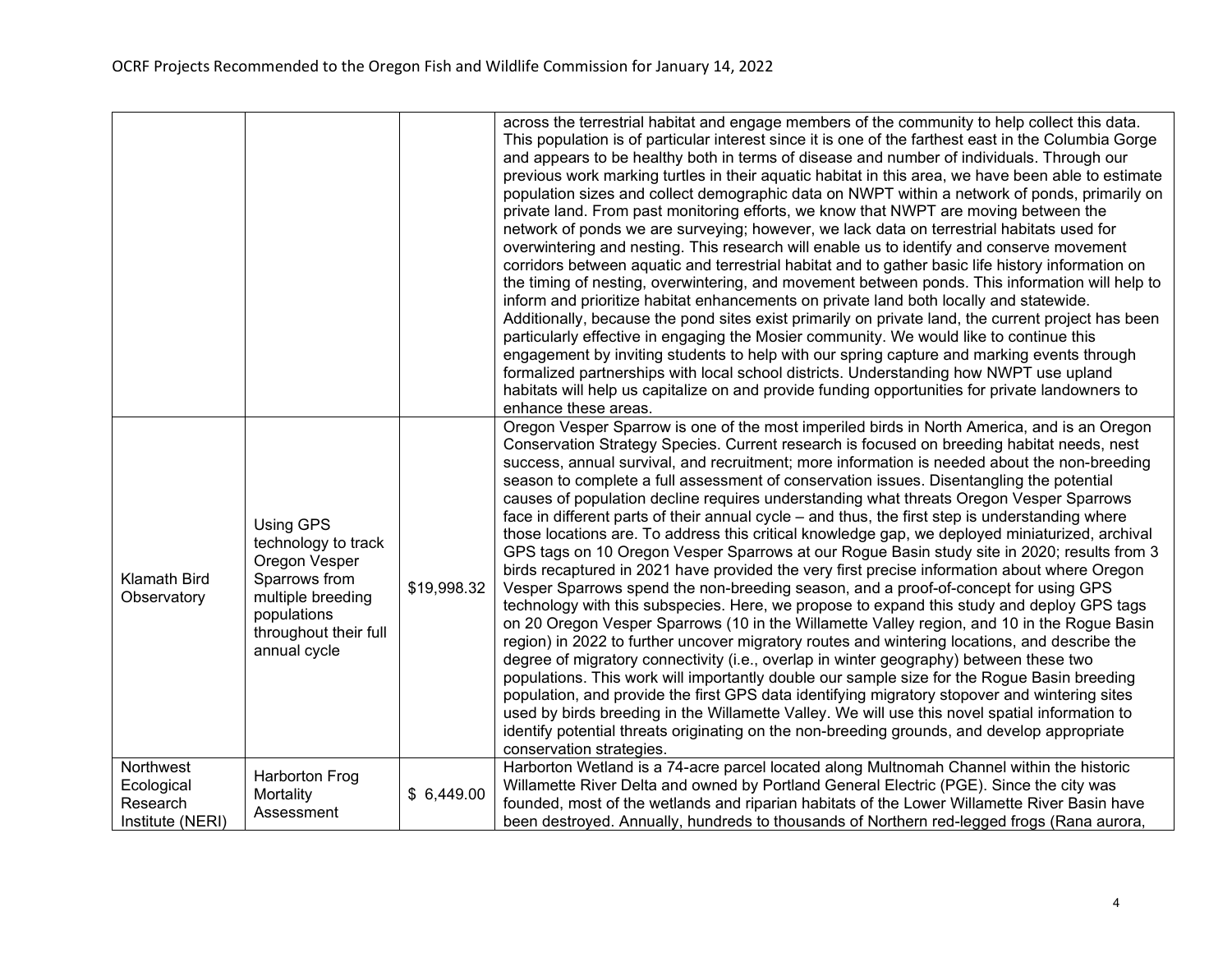|                                                     |                                                                                                                   |             | RAAU) migrate from terrestrial uplands in Portland's Forest Park across Highway 30 to the<br>Harborton Wetland to breed. During this migration, passing cars kill an unknown number of<br>animals. Conservative estimates put amphibian road crossing deaths in the hundreds at this<br>site, but the number could be substantially higher with evidence of soft frog carcasses<br>disappearing rapidly on this busy highway. In 2014, the Harborton Frog Shuttle was<br>established to assist the frog migration and reduce the effects of anthropogenically inflated<br>mortality. While the shuttle is a great tool for community involvement, a more sustainable and<br>permanent solution is called for. A wildlife undercrossing and/or creating improved wetland<br>spaces that do not require road crossings are the primary proposed solutions. These are<br>expensive, infrastructure-based solutions and more data is required to find the most appropriate<br>path forward. Specifically, increased data on the rate and location of frogs being killed at road<br>crossings will inform timing and movement patterns to find the best solution. The Northwest<br>Ecological Research Institute (NERI) has performed amphibian surveys and restoration for<br>decades throughout the Pacific Northwest.                                                                                                                                                                                                                                                                                                                                                                                                                                                                                                                                                                                                                                                                                                                                                                                                                    |
|-----------------------------------------------------|-------------------------------------------------------------------------------------------------------------------|-------------|----------------------------------------------------------------------------------------------------------------------------------------------------------------------------------------------------------------------------------------------------------------------------------------------------------------------------------------------------------------------------------------------------------------------------------------------------------------------------------------------------------------------------------------------------------------------------------------------------------------------------------------------------------------------------------------------------------------------------------------------------------------------------------------------------------------------------------------------------------------------------------------------------------------------------------------------------------------------------------------------------------------------------------------------------------------------------------------------------------------------------------------------------------------------------------------------------------------------------------------------------------------------------------------------------------------------------------------------------------------------------------------------------------------------------------------------------------------------------------------------------------------------------------------------------------------------------------------------------------------------------------------------------------------------------------------------------------------------------------------------------------------------------------------------------------------------------------------------------------------------------------------------------------------------------------------------------------------------------------------------------------------------------------------------------------------------------------------------------------------------------------------|
| The Klamath<br><b>Tribes Aquatics</b><br>Department | <b>Habitat Restoration</b><br>for Beaver<br>Reintroduction in<br>the Klamath Marsh<br>National Wildlife<br>Refuge | \$20,000.00 | The Klamath Tribes, with technical assistance and coordination from the U.S. Fish and Wildlife<br>Service, are encouraging North American Beaver (Castor canadensis) reintroduction in the<br>southern portion of the Klamath Marsh National Wildlife Refuge (KMNWR). Since the decline of<br>the beaver population in the KMNWR, the refuge's water retention, biodiversity, and overall<br>ecological productivity has also declined. This project will aim at translocating nuisance beavers<br>once the habitat has been restored to suitable conditions for beaver retention. Project actions<br>will include beaver dam analog (BDA) installations along the outlet of the KMNWR, habitat<br>restoration, beaver reintroduction, and continued monitoring. The project location currently<br>consists of a homogeneous level landscape with little plant diversity or structural complexity,<br>which is an artifact of many decades of intense cattle grazing. There are currently no woody<br>materials within a mile of the project area that beavers would use to construct lodges or build<br>water retention structures. Work is needed to reestablish native vegetation and restore the<br>historic structural complexity of the ecosystem. In 2020, the first main stem BDA was installed<br>by the Klamath Tribes on the Williamson River. Composed of local raw materials such as pine<br>and willow trees and native soil. Local native willow cuttings will be collected, potted, and stored<br>in a greenhouse. The live willows will then be tended to as needed and planted in the spring<br>along the river at the site of the BDA. While the plants begin to establish, construction of an<br>artificial beaver lodge will begin. The artificial lodge will consist of a variety of raw materials,<br>such as aspens and willows, and be built prior to beaver reintroduction to ensure they have both<br>a food and shelter source. The plant establishment and artificial lodge will be monitored<br>thereafter, with the intention to introduce a family of beavers when habitat conditions are<br>suitable. |
| Oregon Wildlife<br>Foundation                       | Southern Oregon<br><b>Wildlife Crossings</b><br>Mitigation and                                                    | \$20,000.00 | This proposal is submitted by the Oregon Wildlife Foundation on behalf of the Southern Oregon<br>Wildlife Crossings Coalition (SOWCC), a partnership of individuals and organizations dedicated<br>to improving habitat connectivity and safe passage for wildlife across I-5 in the Klamath<br>Mountains ecoregion. We propose to conduct a preferred mitigation alternative analysis of six                                                                                                                                                                                                                                                                                                                                                                                                                                                                                                                                                                                                                                                                                                                                                                                                                                                                                                                                                                                                                                                                                                                                                                                                                                                                                                                                                                                                                                                                                                                                                                                                                                                                                                                                          |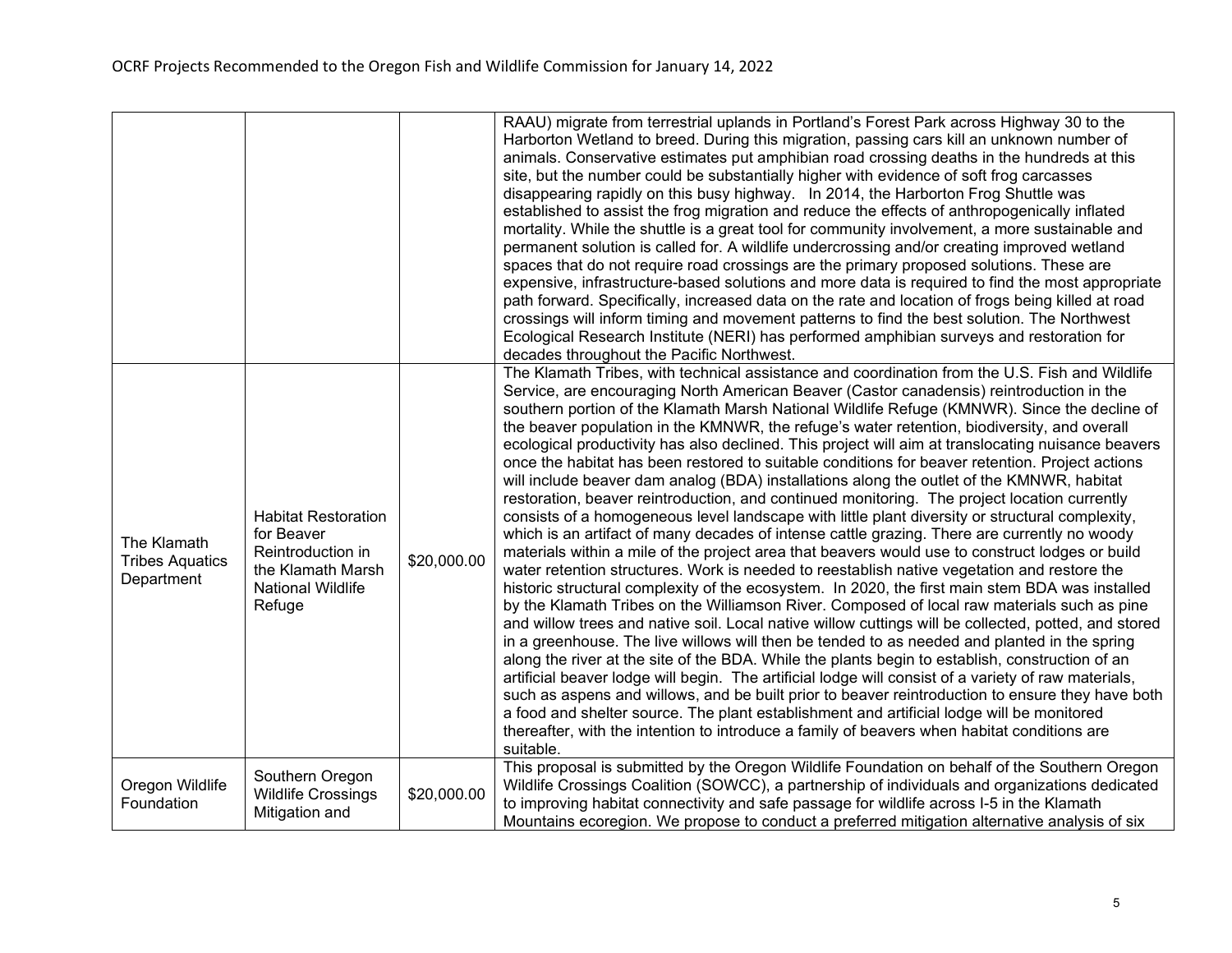|                                            | Alternatives                                                             |             | wildlife crossing locations on I-5 between Ashland and the California border in southwestern           |
|--------------------------------------------|--------------------------------------------------------------------------|-------------|--------------------------------------------------------------------------------------------------------|
|                                            | Analysis                                                                 |             | Oregon. These sites were identified by the SOWCC as potential opportunities for wildlife               |
|                                            |                                                                          |             | passage in this stretch of I-5. I-5 bisects this region of rich biodiversity known to provide critical |
|                                            |                                                                          |             | linkages among coastal mountains, the Siskiyou ecological province, the Cascade Range, and             |
|                                            |                                                                          |             | High Desert. Highly significant migratory fish and wildlife populations occur on both sides of the     |
|                                            |                                                                          |             | interstate, which is bordered by large areas of intact habitat on a mix of public and private lands.   |
|                                            |                                                                          |             | Among these public lands is the Cascade-Siskiyou National Monument, which was designated               |
|                                            |                                                                          |             | to protect the high levels of biodiversity in the region and is itself bisected by I-5. Various        |
|                                            |                                                                          |             | species and large populations of ungulates attempt to cross I-5 with mixed success or are              |
|                                            |                                                                          |             | deflected away from the highway. ODOT carcass-collection data show that this 14-mile stretch           |
|                                            |                                                                          |             | of interstate is an area of high wildlife-vehicle collision density creating a safety hazard for both  |
|                                            |                                                                          |             | motorists and wildlife. There are currently no dedicated wildlife crossings in this area. We have      |
|                                            |                                                                          |             | evaluated existing highway infrastructure for its potential to be improved for safe wildlife           |
|                                            |                                                                          |             | passage across I-5. The six sites we've identified represent the best known of these                   |
|                                            |                                                                          |             | opportunities and include locations where minor retrofitting could benefit crossing success, as        |
|                                            |                                                                          |             | well as sites that would require substantial reconstruction or new structures. The SOWCC               |
|                                            |                                                                          |             | includes representatives from State and Federal agencies, local and statewide nonprofit                |
|                                            |                                                                          |             | conservation organizations.                                                                            |
|                                            |                                                                          |             | This project will help expand on Oregon Dept. of Fish and Wildlife's (ODFW) Waterfowl                  |
|                                            |                                                                          | \$20,000.00 | Program's research on origins and migration paths of Trumpeter Swans that winter and migrate           |
|                                            |                                                                          |             | through eastern Oregon. It will include marking 6 adult Trumpeter Swans with GPS-GSM radio             |
| The Trumpeter<br>Swan Society              |                                                                          |             | collars (purchased with this grant funding) during winter at Summer Lake Wildlife Area and             |
|                                            |                                                                          |             | Malheur National Wildlife Refuge with the purpose of determining their origins (breeding               |
|                                            | Oregon Trumpeter                                                         |             | grounds) and migration pathways. A second objective of this proposal involves education and            |
|                                            | Swan Research                                                            |             | public awareness. The data from the marked swans will be documented and developed into a               |
|                                            | and Education                                                            |             | presentation that is available the public and to be presented at our 26th TTSS Swan                    |
|                                            |                                                                          |             | Conference/7th International Swan Symposium and will also be used to develop an educational            |
|                                            |                                                                          |             | product, targeting grade school children where they can learn about Trumpeter Swans in                 |
|                                            |                                                                          |             | Oregon, their life history, conservation needs and will include development of lessen plans for        |
|                                            |                                                                          |             | teachers, to include lessons in science, math and geography using the swan locations derived           |
|                                            |                                                                          |             | from the study.                                                                                        |
|                                            |                                                                          |             | The Goose Lake Valley is an endorheic desert valley that runs north-to-south on the border of          |
|                                            | Assessment of                                                            |             | Oregon and California. The Valley's watersheds drain into Goose Lake - a slightly alkaline             |
| Oregon<br>Cooperative<br>Fish and Wildlife | native fish                                                              |             | system that has historically dried up during severe drought years, and drains into the Pit River to    |
|                                            | population status<br>and species<br>distribution in<br>Goose Lake Valley |             | the south during very high-flow years. There are several endemic fish species that occupy              |
|                                            |                                                                          | \$19,807.00 | Goose Lake and its adjacent rivers, wetlands, and riparian areas: the Goose Lake redband               |
| Research Unit                              |                                                                          |             | trout, Goose Lake lamprey, Goose Lake tui chub, and Goose Lake sucker. These endemic                   |
|                                            |                                                                          |             | species coexist with a variety of native and non-native species. Goose Lake and its surrounding        |
|                                            |                                                                          |             | watersheds are highly sensitive to climate-mediated disturbances such as drought. An                   |
|                                            |                                                                          |             | increased frequency of disturbance events in the region may limit the accessibility, quantity, and     |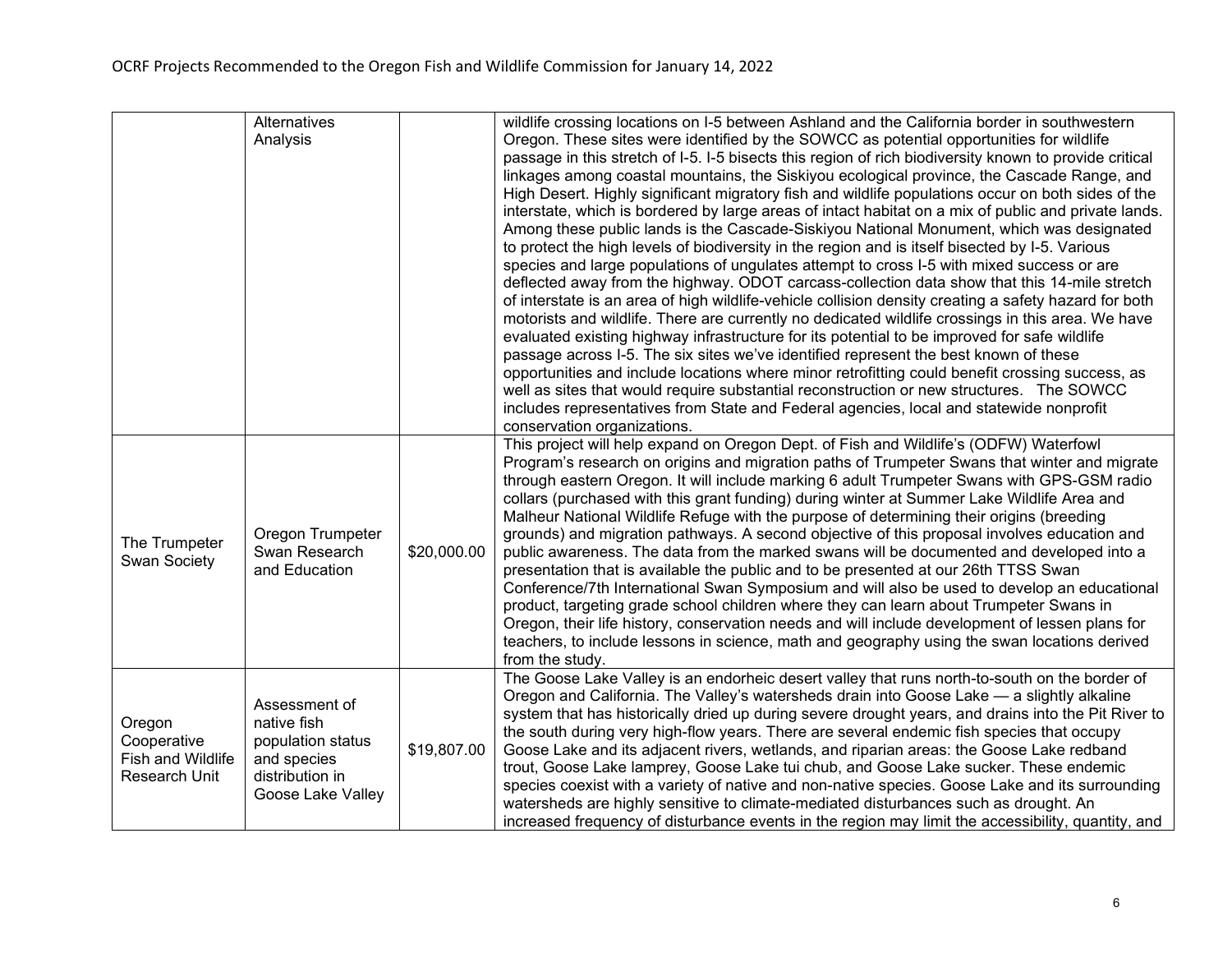|                       |                                      |             | quality of available habitat for native fishes, while increasing range expansion of non-native<br>fishes may put undue stress on vulnerable species. The goal of this project is to aid agency<br>partners in conducting a population status assessment for at-risk native species in the Goose<br>Lake ecosystem and to determine which areas are most at risk of declining populations due to<br>disturbances such as drought and invasive species. This research is timely because consistent<br>surveys have not been conducted in many of Oregon's high desert basins for more than a<br>decade. Updated abundance and distribution estimates will inform state and federal managers<br>as to the population status of at-risk native fish species, while an assessment of habitat quality<br>will support actionable management outcomes.                                                                                                                                                                                                                                                                                                                                                                                                                                                                                                                                                                                                                                                                                                                                                                                                                                                                                                                                                                                                                                                                                                                                                                                                                                                                                             |
|-----------------------|--------------------------------------|-------------|---------------------------------------------------------------------------------------------------------------------------------------------------------------------------------------------------------------------------------------------------------------------------------------------------------------------------------------------------------------------------------------------------------------------------------------------------------------------------------------------------------------------------------------------------------------------------------------------------------------------------------------------------------------------------------------------------------------------------------------------------------------------------------------------------------------------------------------------------------------------------------------------------------------------------------------------------------------------------------------------------------------------------------------------------------------------------------------------------------------------------------------------------------------------------------------------------------------------------------------------------------------------------------------------------------------------------------------------------------------------------------------------------------------------------------------------------------------------------------------------------------------------------------------------------------------------------------------------------------------------------------------------------------------------------------------------------------------------------------------------------------------------------------------------------------------------------------------------------------------------------------------------------------------------------------------------------------------------------------------------------------------------------------------------------------------------------------------------------------------------------------------------|
| Wayfinding<br>Academy | Wayfinding<br>Ambassadors<br>Program | \$20,000.00 | Wayfinding Academy (WFA), a 501(c)3 nonprofit community college, will enhance educational,<br>personal and professional outcomes for historically underrepresented students through a new<br>"Wayfinding Ambassadors" program that advances outdoor equity and conservation priorities.<br>High-level elements of this program include: 1. Curriculum and labs developed by the college<br>with a central focus on the Oregon Conservation Strategy and Oregon's nine ecoregions; 2.<br>Service as a convener and academic resource for the broader community on outdoor equity and<br>conservation, including the Oregon Conservation Strategy and Oregon's nine ecoregions; 3.<br>Equity-centered learning and development that fosters diverse representation in the outdoors<br>and associated careers; 4. Stewardship projects that inspire lasting engagement, build practical<br>skills, and benefit recreation infrastructure and natural areas in multiple ecoregions; and 5.<br>Student projects that raise awareness and spur action in the broader community on outdoor<br>issues, including priorities in the Oregon Conservation Strategy. Centering equity, the<br>Wayfinding Ambassadors program will be developed in partnership with Self Enhancement, Inc.<br>(SEI), a nonprofit serving youth and families, primarily African Americans and other communities<br>of color, with culturally-responsible academic and wraparound services. Trailkeepers of Oregon<br>(TKO), a statewide nonprofit trail stewardship organization, will serve as the inaugural<br>community partner providing hands-on experience, training and mentorship for students in the<br>field. The Wayfinding Ambassadors program's unique combination of college curriculum,<br>professional training, and community outreach will connect students with the natural world in<br>new and memorable ways. With adequate funding, the program is easily scalable to serve<br>broader populations, school sites, and community partners -- aiming to inspire, educate, and<br>empower the next generation of leaders in a more equitable outdoors. |
| Hike it Baby          | <b>Bring it Outside</b>              | \$20,000.00 | The Bring it Outside Family Hiking program partners with community organizations that directly<br>support Spanish-speaking families, providing children and their caregivers outdoor experiences<br>through facilitated programming and materials in their native language, as well as gear and<br>physical resources. We consider the program to be a first touch in building a lifetime<br>relationship with nature for these families. With the support of OCRF, Hike it Baby will launch a<br>Bring it Outside Program in the diverse Rockwood Community in the Portland Metro. We will<br>build the infrastructure to extend the programming to include an online resources hub, an<br>interactive trails and hiking map fully in Spanish, and ongoing opportunities and community-led<br>hikes to continue to support these families after the initial 6-week in-person program ends.                                                                                                                                                                                                                                                                                                                                                                                                                                                                                                                                                                                                                                                                                                                                                                                                                                                                                                                                                                                                                                                                                                                                                                                                                                                 |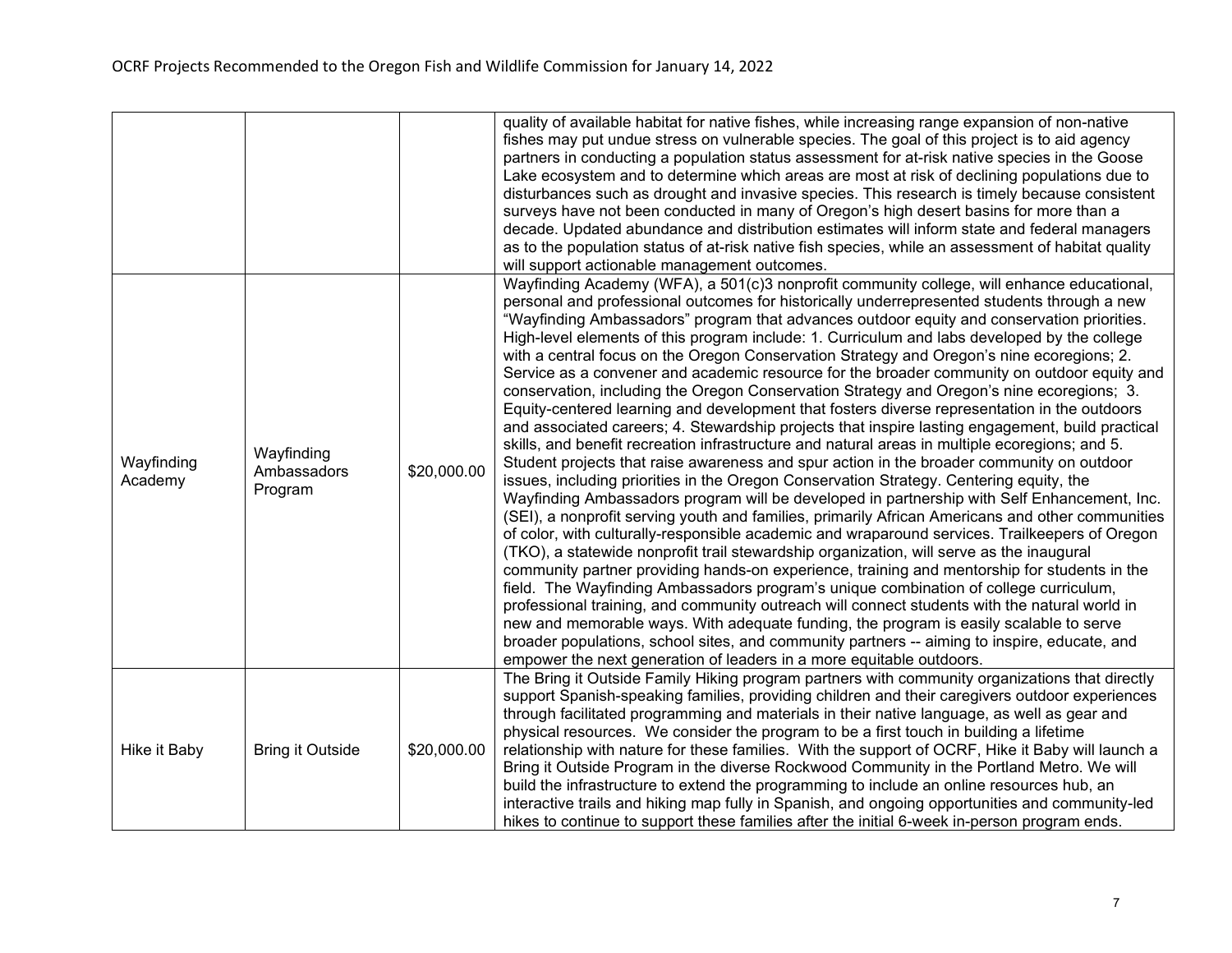|                                    |                                                                                                                                      |             | Through this Bring it Outside Program, we will introduce and connect LatinX families to the<br>public greenspaces near where they live, providing that first step out hiking as a family in a<br>supportive group environment, with the larger goal of continuing outdoor exploration and<br>increased diversity of those who enjoy Oregon's recreational spaces.                                                                                                                                                                                                                                                                                                                                                                                                                                                                                                                                                                                                                                                                                                                                                                                                                                                                                                                                                                                                                                                                                                                                                                                                                                                                                                                                                                                                                                                                                                         |
|------------------------------------|--------------------------------------------------------------------------------------------------------------------------------------|-------------|---------------------------------------------------------------------------------------------------------------------------------------------------------------------------------------------------------------------------------------------------------------------------------------------------------------------------------------------------------------------------------------------------------------------------------------------------------------------------------------------------------------------------------------------------------------------------------------------------------------------------------------------------------------------------------------------------------------------------------------------------------------------------------------------------------------------------------------------------------------------------------------------------------------------------------------------------------------------------------------------------------------------------------------------------------------------------------------------------------------------------------------------------------------------------------------------------------------------------------------------------------------------------------------------------------------------------------------------------------------------------------------------------------------------------------------------------------------------------------------------------------------------------------------------------------------------------------------------------------------------------------------------------------------------------------------------------------------------------------------------------------------------------------------------------------------------------------------------------------------------------|
| Wallowa<br><b>Resources</b>        | White-headed<br>Woodpecker<br>Monitoring,<br>Demographics, and<br>Space Use in<br><b>Managed Forests</b><br>of the Blue<br>Mountains | \$10,709.00 | White-headed woodpecker are a focal species for late-successional dry forest, a priority species<br>for the U.S. Forest Service, and an Oregon Conservation Strategy species due to the steep<br>decline in their habitat and population trend. However, Blue Mountain Forests do not currently<br>have a monitoring program in place for this species. Data from this study will determine whether<br>fuels reduction treatments are affecting white-headed woodpecker occupancy, reproduction,<br>and space use. Data will be used to develop a protocol that will form the basis of a long-term<br>monitoring program. Results of this study will improve our understanding of foraging needs of<br>White-headed Woodpecker to inform stand-scale silviculture prescriptions and better<br>understand tradeoffs associated with space use and nest success. By integrating home range<br>data with occupancy estimates, land managers will have the ability to estimate White-headed<br>Woodpecker abundance across a wide range of habitat conditions. Home range estimates will<br>allow for estimation of carrying capacity across the landscape in relation to forest management.<br>Knowing the carrying capacity that treated and untreated stands can support will enable us to<br>prioritize treatment areas to increase the size and quality of suitable habitat patches and<br>improve connectivity between them.                                                                                                                                                                                                                                                                                                                                                                                                                                            |
| North Coast<br>Land<br>Conservancy | Recreational<br>management plan<br>for the Rainforest<br>Reserve and Arch<br>Cape Forest                                             | \$16,000.00 | The North Coast Land Conservancy (NCLC) and our partners request funding support for<br>creating a Recreational Management plan for Oregon's newest conservation area. The defining<br>mountain range of the North Coast, slashing northeasterly to southwesterly from Saddle<br>Mountain to Neahkahnie Mountain, is a relic of an ancient volcanic event. These peaks—islands<br>in the sky—were once isolated by an oceanic moat. That isolation gave rise to a unique<br>landscape of incredible diversity in ecology and geology. An effort underway for more than a<br>decade to conserve this area through two acquisition projects is nearly complete, The Arch<br>Cape Forest and the Rainforest Reserve. NCLC and Arch Cape Water and Sanitary District<br>(ACWSD) have worked closely to secure these properties. The combined area is 5000 acres<br>adjacent to both Oswald West State Park and Cape Falcon Marine Reserve. As future<br>landowners, we will collaborate on protection of these natural resources and management of<br>recreation. Our team has secured technical assistance support from National Parks Services<br>Recreational Trails and Conservation Assistance (RTCA) program, and seeks additional support<br>from OCRF in order to create a Recreational Management Plan for our project area. Funds<br>from OCRF will support the staff time needed for NCLC to engage deeply in a public process<br>over the next 12 months to support our team as we make decisions about: • recreation<br>opportunities that will be provided or encouraged in the project area; what and where. •<br>management of the project area's current and future recreation resources and activities •<br>integration of recreational use with environmental and cultural values and other land uses such<br>as water protection and forestry operations. |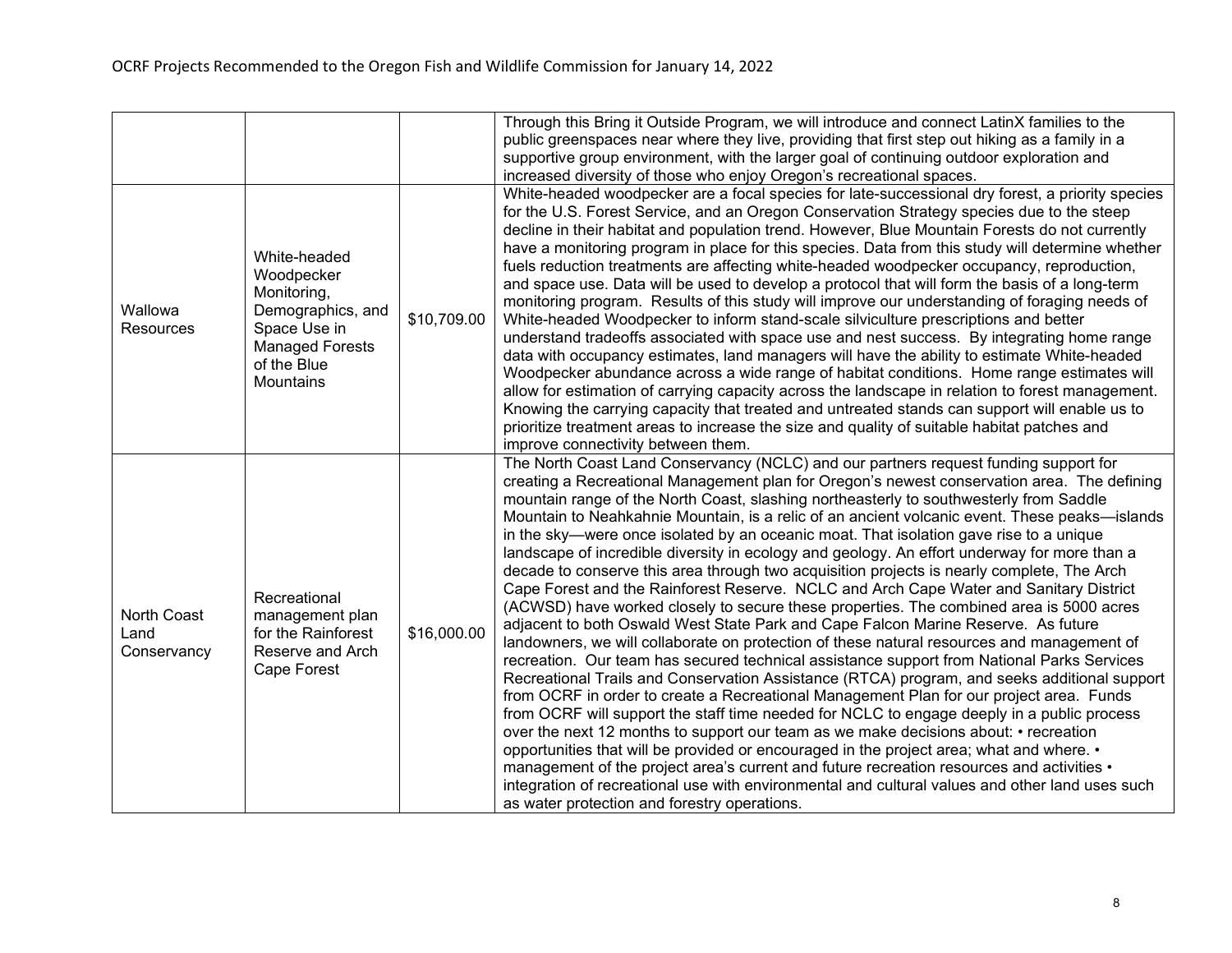| Institute for<br><b>Applied Ecology</b> | Evaluating the<br>effectiveness of<br>prairie restoration<br>for Streaked<br>Horned Lark in the<br>Willamette Valley | \$18,643.00 | The Streaked Horned Lark (hereafter lark) is an Oregon Conservation Strategy sensitive<br>species and listed as Threatened under the U.S. Endangered Species Act. The majority of<br>extant populations (<2,000 birds) are in the southern Willamette Valley – the location of our two<br>study sites. Larks require a large, open landscape of low-statured herbaceous vegetation with<br>patches of sparsely vegetated ground. Agricultural practices and prairie succession in the<br>absence of natural or cultural fire reduce available habitat for larks. Prairie restoration practices<br>have been developed to specifically address this need, which is promulgated in both the lark<br>recovery plan and recent Federal listing of the bird. However, the effectiveness of these<br>treatments to contribute to lark recovery has not been verified. We propose to monitor the<br>effectiveness of these treatments over 2 years at 2 sites where vernal pools and habitat swales<br>have recently been created specifically for lark conservation.                                                                                                                                                                                                                                                                                                                                                                                                                                                                                                                                                                                                                                                                                                                                                                                                                                |
|-----------------------------------------|----------------------------------------------------------------------------------------------------------------------|-------------|-----------------------------------------------------------------------------------------------------------------------------------------------------------------------------------------------------------------------------------------------------------------------------------------------------------------------------------------------------------------------------------------------------------------------------------------------------------------------------------------------------------------------------------------------------------------------------------------------------------------------------------------------------------------------------------------------------------------------------------------------------------------------------------------------------------------------------------------------------------------------------------------------------------------------------------------------------------------------------------------------------------------------------------------------------------------------------------------------------------------------------------------------------------------------------------------------------------------------------------------------------------------------------------------------------------------------------------------------------------------------------------------------------------------------------------------------------------------------------------------------------------------------------------------------------------------------------------------------------------------------------------------------------------------------------------------------------------------------------------------------------------------------------------------------------------------------------------------------------------------------------------------------|
| Powder Basin<br>Watershed<br>Council    | Camp Creek<br>Ecosystem<br>Resiliancy                                                                                | \$20,000.00 | This project is on Camp Creek in the North Fork Burnt River watershed, approximately 45 miles<br>southwest of Baker City, north of Whitney Valley on lands administered by the Whitman Ranger<br>District of the Wallowa Whitman National Forest. Watershed issues addressed are: 1)<br>degraded groundwater recharge and water storage functions, yet abundant unconfined and<br>wide valleys are present, 2) limited water table maintenance supporting narrower riparian<br>vegetation communities than the abundant willow valleys than could be present, 3) limited<br>zones for water quality filtering, 4) excessive bank erosion resulting in streambeds with<br>abundant fine silts, and a resulting limited fish and wildlife riparian and aquatic habitat.<br>Throughout the 2.5-mile project reach, the creek is incised, not connected with broad historic<br>floodplain, and beaver are not present. The result is a stream with an altered potential riparian<br>vegetation community of sagebrush or lodgepole pine, instead of multiple species of willow,<br>simplified aquatic habitat and one that is more efficient at routing water out of the system. Both<br>Camp Creek and the North Fork Burnt River experience very low summer base flows and water<br>temperature that exceed state water quality standards (303d water quality impaired for water<br>temperature). We propose to utilize low-tech process-based restoration techniques (beaver<br>dam analogues - BDAs) to reconnect Camp Creek with its historic floodplain and facilitate<br>restoration of the native willow community by fencing to exclude ungulates from seven<br>protection areas averaging 0.80 acres in size. This is a collaborative project between the<br>Powder Basin Watershed Council, Oregon Department of Fish and Wildlife, and the Wallowa<br><b>Whitman National Forest.</b> |
| Southern<br>Oregon Land<br>Conservancy  | Pompadour Bluff<br>Access<br>Infrastructure<br>Phase I                                                               | \$20,000.00 | Replacing a degraded bridge on the access road to Pompadour Bluff, an iconic, newly<br>conserved 55-acre natural area preserve in the upper Bear Creek valley east of Ashland, is the<br>first step toward safe access to the preserve for future habitat restoration, recreation, trail<br>development and fire prevention. Pompadour Bluff and its 55 acres of dramatic rock outcrops<br>and diverse wildlife habitat were gifted to Southern Oregon Land Conservancy in July 2021 after<br>being isolated by private ownership for the past 50 years. Pompadour Bluff itself is an iconic<br>geologic formation visible from the I-5 corridor and Ashland's viewscape, surrounded by intact<br>oak woodland, native grasslands, shrubland, and habitat for multiple native, sensitive plants and<br>animals. Donated to form a preserve with public access, Pompadour Bluff is in designated deer                                                                                                                                                                                                                                                                                                                                                                                                                                                                                                                                                                                                                                                                                                                                                                                                                                                                                                                                                                                          |